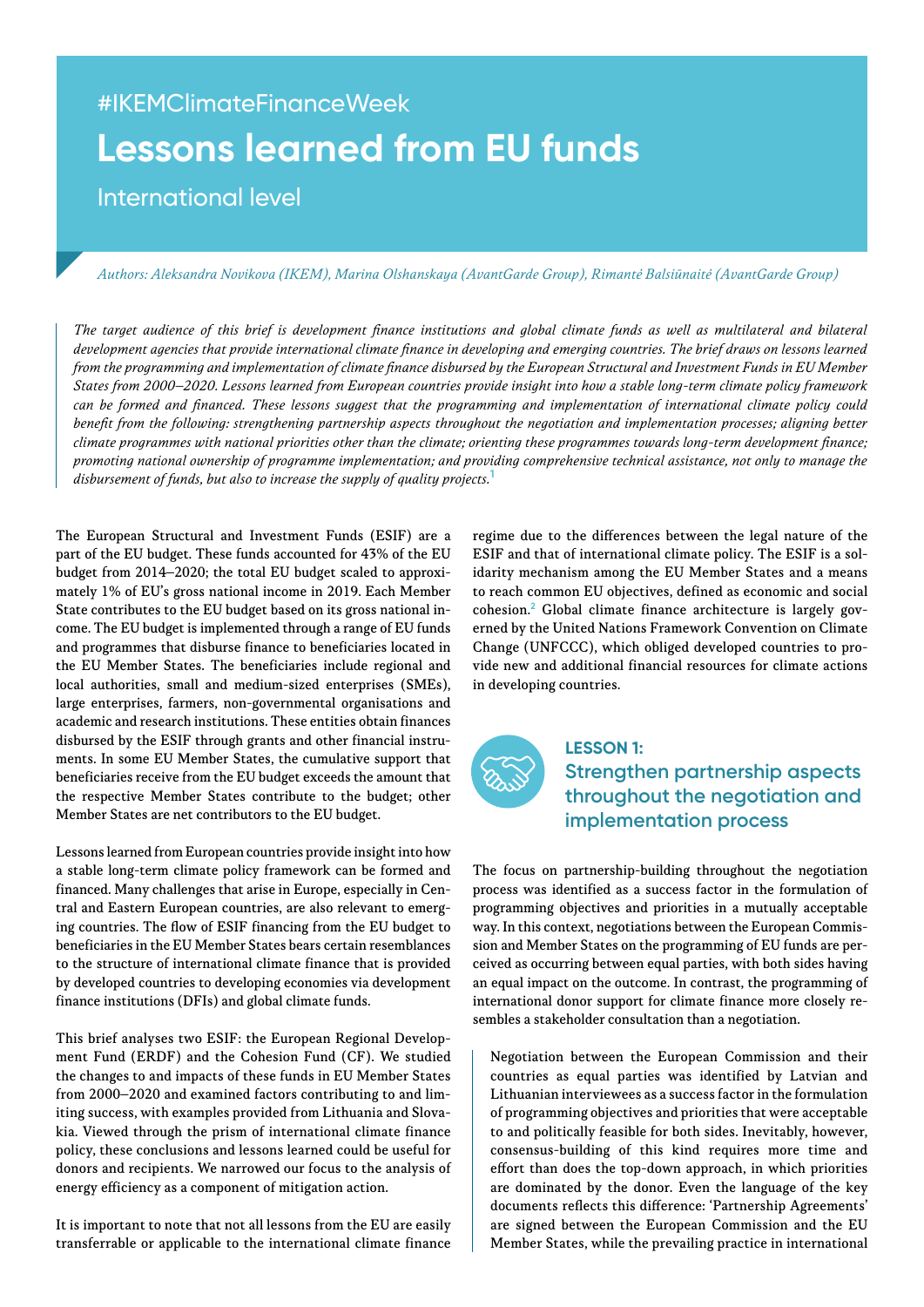climate finance is to enter into 'Grant Agreements' or 'Funding Agreements'. Whereas 'partnership' suggests collaboration towards common goals, 'grant' implies a more unequal, topdown relationship between parties. Although we cannot draw an exact parallel between EU and international climate finance, the EU's partnership-based approach does offer useful lessons for the architecture of global climate finance and the achievement of global climate goals.

#### **LESSON 3:**

**Promote national ownership of programme implementation, including the involvement of national institutions, financial organisations and civil society in programme delivery to ensure sustainability and replication**



### **LESSON 2:**

**Involve stakeholders to ensure an alignment with national priorities and a maximisation of non-climate benefits, such as new jobs, poverty reduction and economic recovery**

ESIF negotiation and programming involves extensive analytical and consultation processes, which were identified as another success factor. The most important level is negotiation among individual ministries and central government bodies. This is followed by several rounds of negotiations with the European Commission. Member State negotiators are required to include national stakeholders – including ministries, business representatives, social partners, and civil society representatives  $-$  in the consultation process. Such extensive preparatory processes with stakeholders at various levels support the design of a programme that responds best to national and local priorities and is well received by stakeholders. A maximum alignment of climate actions with national socio-economic and environmental priorities is critical to ensure buy-in, wider uptake, acceptance and demand from national stakeholders, which is especially important in times of economic crisis.

We found that the most successful measures were those which were aligned with national priorities. Lithuania's experience offers a powerful example in this respect: when a national renovation programme for energy efficiency in buildings was launched with ESIF support following the 2008 crisis, it generated significant positive co-benefits for the local economy in the form of jobs, support to small and medium enterprises (SMEs), and improved bank liquidity in addition to a substantial reduction in  $\mathrm{CO}_2^+$  emissions. Similarly, in Slovakia, some of the most successful interventions implemented with ESIF support were those with strong benefits for local communities; for example, a project to modernise technology at a steel factory led to a significant improvement in air quality in the city of Košice.

The definition of programming and funding directions at country, regional- and/or country-wide theme - levels for the ESIF (as opposed to the project-based programming typical of multilateral donors) has also contributed to success. This approach, which leaves the detailed design of operational programmes and modalities of their implementation to Member States, has been identified as particularly instrumental. The ESIF are managed by EU Member States themselves based on Partnership Agreements: even though the European Commission is formally responsible for the implementation of the EU funds, the actual implementation is outsourced to Member States (the principle of 'shared management'). This principle enables countries to take full account of domestic circumstances, constraints and opportunities while remaining within the general direction and framework determined by the Partnership Agreement.

The principle of shared management entails various benefits. It fosters a broad participation of social organisations in promoting economic growth. Involvement at various policy levels also results in the design of well-suited programmes and projects. In addition, the principle promotes the use of new public management practices and positive spill overs to domestic policy, as Lithuanian representatives indicated during interviews.



## **LESSON 4: Design climate finance as longterm development finance to enable market transformation**

The overall design of the ESIF as a 'development finance' instrument, as opposed to only a 'climate finance' instrument, has enabled countries to move beyond direct and immediate climate actions. On the one hand, such a broad design cannot always be directly translated into immediate emission reductions; on the other hand, it has enabled the implementation of broader social and economic reform processes, which are essential for achieving longer-term decarbonisation goals. As a result, the ESIF have been used across the board to mitigate negative socio-economic impacts of decarbonisation policies, making it possible for many difficult policy decisions to take an effect. In all countries where interviews were conducted, the ESIF's long-term budget planning horizon was said to be instrumental in removing numerous barriers, facilitating necessary reforms, making instruments more mature and bringing the private sector on board. It could send long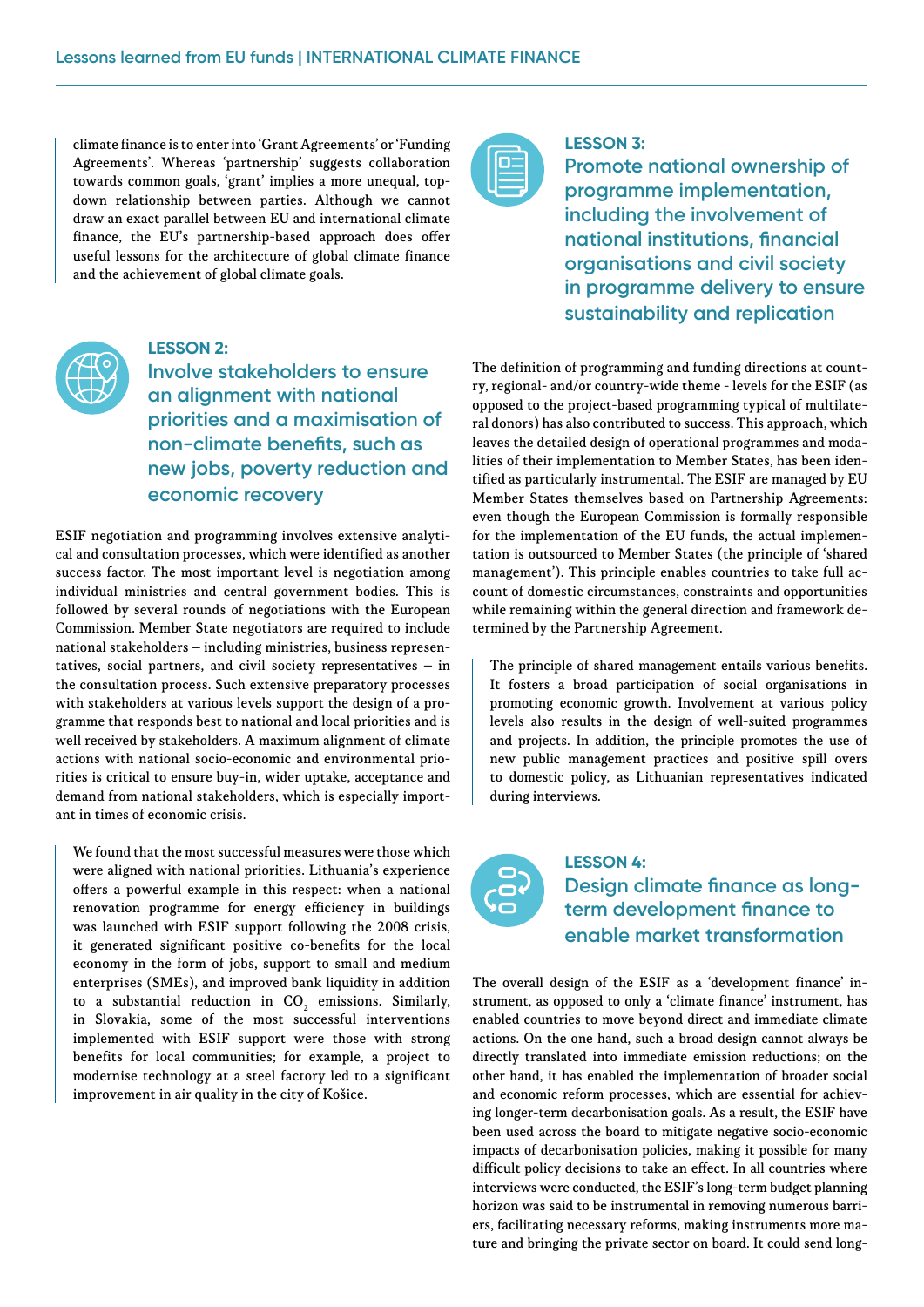term signals to the market about funding availability, which would not be possible within the framework of annual national budgets.

In Lithuania, the massive ESIF-financed investment programme for the energy-efficient modernisation of residential buildings has laid the groundwork and prepared tenants for a gradual removal of subsidies and a liberalisation of heat tariffs. This 'difficult' policy has in turn created a lasting incentive for consumer energy efficiency while simultaneously saving a substantial amount of public money on subsidies and improving the overall performance and competitiveness of the heat supply sector. To achieve the impact at scale, Lithuania worked for over 15 years to gradually improve the share of private finance in programme funds, which has risen from zero to over 50%. It was also necessary to prepare the local technology and labour markets to address demand. Similarly, in Czechia and the Slovak Republic, the ESIF have been used to support a painful, but essential transition process related to the economic transformation of coal.

#### **LESSON 5:**

**Provide comprehensive technical assistance to support the supply of and demand for projects, and ensure that technical assistance and financial instruments are aligned within one funding framework**

Technical assistance is extremely important for the self-empowerment of less developed countries. It enables these countries to continue projects without e support in the medium to long term, as many lack strong institutions and extensive experience in managing complex policies. Workable implementation arrangements and the provision of additional technical support throughout the project preparation and implementation process have been critical to success, i.e., timely disbursement of ESIF funds and the achievement of intended results. Experiences of Member States offer numerous examples of successful and not-so-successful practices that either contributed to or jeopardised implementation.

Lithuania provides one example of an effective, well-coordinated and dedicated institutional system that offers technical assistance for renovation programmes in multi-apartment buildings with the involvement of local governments. A dedicated public agency, the Housing Energy Efficiency Agency (BETA), has been set up to administer and coordinate the provision of technical support to various stakeholders – including local governments, housing administrators and energy services companies – throughout the design and implementation of projects in multi-apartment buildings. This provides assistance not only on the supply side of projects, but also in the creation of demand for them.

#### **LESSON 1:**

**Strengthen partnership aspects throughout the negotiation and implementation process**

### **LESSON 2:**

**Involve stakeholders to ensure an alignment with national priorities and a maximisation of nonclimate benefits, such as new jobs, poverty reduction and economic recovery**

### **LESSON 3:**

**Promote national ownership of programme implementation, including the involvement of national institutions, financial organisations and civil society in programme delivery to ensure sustainability and replication**

#### **LESSON 4:**

**Design climate finance as longterm development finance to enable market transformation**

### **LESSON 5:**

**Provide comprehensive technical assistance to support the supply of and demand for projects, and ensure that technical assistance and financial instruments are aligned within one funding framework**